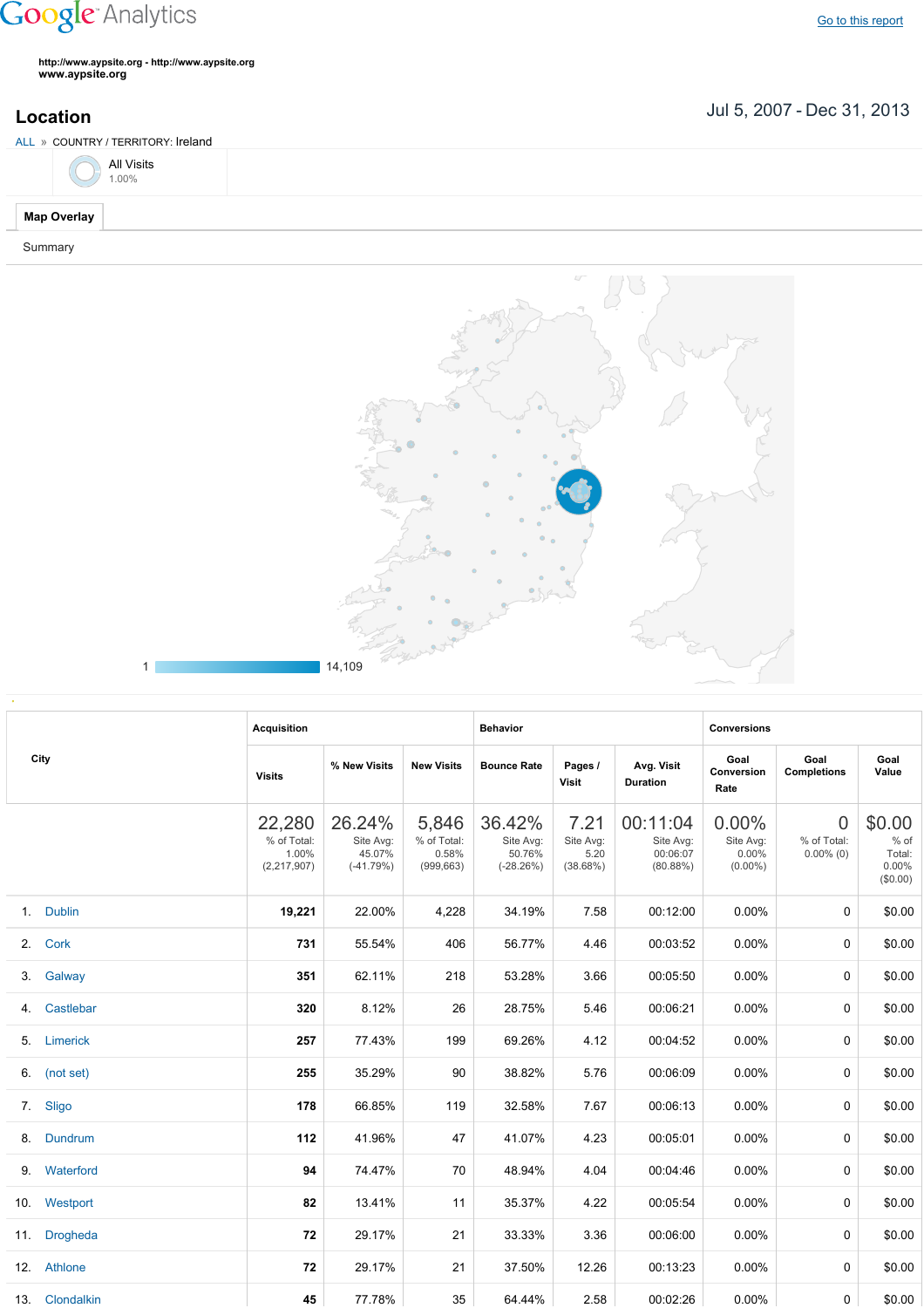|     | 14. Kilkenny      | 38           | 84.21%  | 32             | 68.42%  | 1.89  | 00:02:20 | $0.00\%$ | 0 | \$0.00 |
|-----|-------------------|--------------|---------|----------------|---------|-------|----------|----------|---|--------|
|     | 15. Wexford       | 37           | 91.89%  | 34             | 89.19%  | 2.65  | 00:01:17 | $0.00\%$ | 0 | \$0.00 |
|     | 16. Leixlip       | 36           | 75.00%  | 27             | 66.67%  | 3.78  | 00:05:05 | $0.00\%$ | 0 | \$0.00 |
|     | 17. Naas          | 31           | 54.84%  | 17             | 77.42%  | 2.87  | 00:02:26 | $0.00\%$ | 0 | \$0.00 |
|     | 18. Letterkenny   | 29           | 86.21%  | 25             | 55.17%  | 4.17  | 00:04:01 | 0.00%    | 0 | \$0.00 |
|     | 19. Tuam          | 27           | 7.41%   | $\overline{c}$ | 11.11%  | 13.37 | 00:07:03 | $0.00\%$ | 0 | \$0.00 |
|     | 20. Dungarvan     | 22           | 86.36%  | 19             | 63.64%  | 2.32  | 00:03:01 | 0.00%    | 0 | \$0.00 |
|     | 21. Swords        | 19           | 84.21%  | 16             | 63.16%  | 2.63  | 00:03:50 | $0.00\%$ | 0 | \$0.00 |
|     | 22. Tralee        | 19           | 63.16%  | 12             | 84.21%  | 1.95  | 00:03:28 | 0.00%    | 0 | \$0.00 |
| 23. | <b>Dundalk</b>    | 18           | 66.67%  | 12             | 94.44%  | 1.56  | 00:00:11 | $0.00\%$ | 0 | \$0.00 |
|     | 24. Killarney     | 17           | 58.82%  | 10             | 82.35%  | 1.59  | 00:02:42 | $0.00\%$ | 0 | \$0.00 |
| 25. | <b>Bantry</b>     | 16           | 81.25%  | 13             | 31.25%  | 4.25  | 00:01:58 | 0.00%    | 0 | \$0.00 |
|     | 26. Carlow        | 16           | 75.00%  | 12             | 68.75%  | 5.75  | 00:09:51 | 0.00%    | 0 | \$0.00 |
|     | 27. Kildare       | 15           | 73.33%  | 11             | 60.00%  | 2.93  | 00:05:35 | 0.00%    | 0 | \$0.00 |
| 28. | <b>Ballina</b>    | 12           | 33.33%  | 4              | 25.00%  | 31.75 | 00:26:53 | 0.00%    | 0 | \$0.00 |
| 29. | Castlerea         | 12           | 25.00%  | 3              | 25.00%  | 7.50  | 00:12:40 | $0.00\%$ | 0 | \$0.00 |
|     | 30. Dun Laoghaire | 10           | 80.00%  | 8              | 70.00%  | 8.60  | 00:07:56 | $0.00\%$ | 0 | \$0.00 |
|     | 31. Tallaght      | 10           | 90.00%  | 9              | 70.00%  | 1.80  | 00:02:11 | $0.00\%$ | 0 | \$0.00 |
|     | 32. Clonmel       | 8            | 100.00% | 8              | 75.00%  | 1.75  | 00:00:38 | $0.00\%$ | 0 | \$0.00 |
|     | 33. Portlaoise    | 7            | 42.86%  | 3              | 71.43%  | 1.43  | 00:00:23 | 0.00%    | 0 | \$0.00 |
|     | 34. Macroom       | 6            | 83.33%  | 5              | 66.67%  | 5.00  | 00:02:27 | 0.00%    | 0 | \$0.00 |
| 35. | Maynooth          | 6            | 83.33%  | 5              | 66.67%  | 13.33 | 00:10:20 | $0.00\%$ | 0 | \$0.00 |
| 36. | <b>Navan</b>      | 6            | 66.67%  | 4              | 100.00% | 1.00  | 00:00:00 | $0.00\%$ | 0 | \$0.00 |
|     | 37. Cavan         | 5            | 100.00% | 5              | 100.00% | 1.00  | 00:00:00 | $0.00\%$ | 0 | \$0.00 |
| 38. | Donegal           | 5            | 60.00%  | 3              | 0.00%   | 6.20  | 00:04:36 | $0.00\%$ | 0 | \$0.00 |
| 39. | Summerhill        | 5            | 80.00%  | 4              | 60.00%  | 2.40  | 00:03:30 | 0.00%    | 0 | \$0.00 |
| 40. | <b>Malahide</b>   | 4            | 100.00% | 4              | 25.00%  | 5.25  | 00:04:21 | $0.00\%$ | 0 | \$0.00 |
|     | 41. Tullamore     | 4            | 100.00% | 4              | 100.00% | 1.00  | 00:00:00 | $0.00\%$ | 0 | \$0.00 |
|     | 42. Kanturk       | 3            | 100.00% | 3              | 33.33%  | 6.67  | 00:02:30 | $0.00\%$ | 0 | \$0.00 |
|     | 43. Mallow        | 3            | 100.00% | 3              | 33.33%  | 3.33  | 00:07:00 | $0.00\%$ | 0 | \$0.00 |
|     | 44. Bray          | 3            | 100.00% | 3              | 66.67%  | 1.67  | 00:11:14 | $0.00\%$ | 0 | \$0.00 |
|     | 45. Thurles       | 3            | 100.00% | 3              | 66.67%  | 1.67  | 00:02:17 | $0.00\%$ | 0 | \$0.00 |
|     | 46. Ennis         | 3            | 100.00% | 3              | 66.67%  | 2.67  | 00:02:19 | $0.00\%$ | 0 | \$0.00 |
|     | 47. Celbridge     | 3            | 33.33%  | $\mathbf{1}$   | 100.00% | 1.00  | 00:00:00 | $0.00\%$ | 0 | \$0.00 |
| 48. | Monaghan          | $\mathbf{2}$ | 100.00% | $\overline{2}$ | 100.00% | 1.00  | 00:00:00 | $0.00\%$ | 0 | \$0.00 |
|     | 49. Tipperary     | $\mathbf{2}$ | 0.00%   | 0              | 0.00%   | 7.00  | 00:06:03 | $0.00\%$ | 0 | \$0.00 |
|     | 50. Mullingar     | $\mathbf{2}$ | 100.00% | $\overline{c}$ | 50.00%  | 8.50  | 00:04:23 | $0.00\%$ | 0 | \$0.00 |
|     | 51. Kilmacanogue  | $\mathbf{2}$ | 100.00% | $\overline{2}$ | 50.00%  | 1.50  | 00:01:21 | $0.00\%$ | 0 | \$0.00 |
|     | 52. Wicklow       | $\mathbf{2}$ | 50.00%  | $\mathbf{1}$   | 0.00%   | 9.00  | 00:25:01 | $0.00\%$ | 0 | \$0.00 |
| 53. | Enniscorthy       | $\mathbf{2}$ | 100.00% | $\overline{2}$ | 100.00% | 1.00  | 00:00:00 | $0.00\%$ | 0 | \$0.00 |